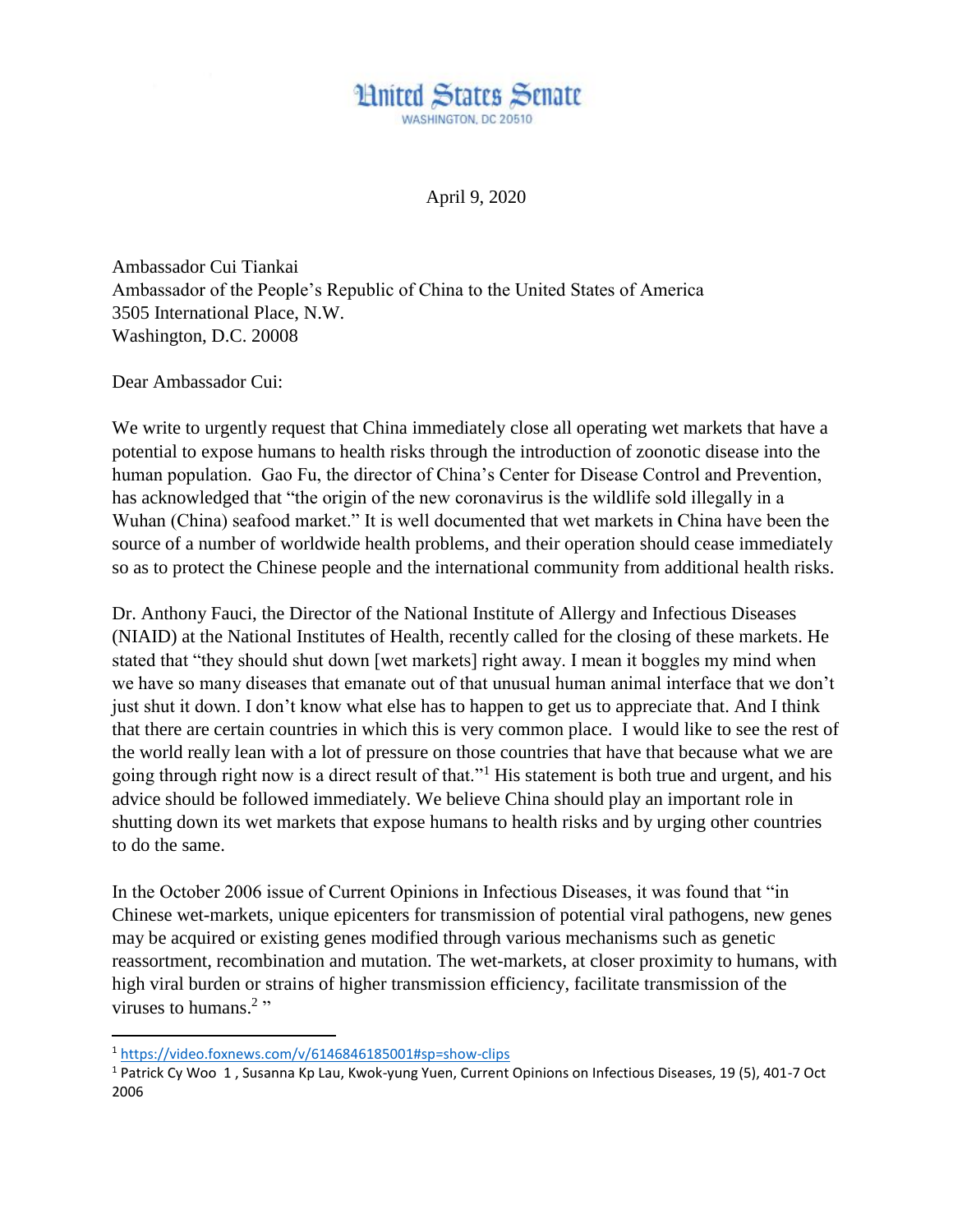Chinese leader Xi Jinping stated that China would "resolutely outlaw and harshly crackdown" on wildlife trafficking. Earlier this year, the Standing Committee of the National People's Congress, took steps to close the country's wet markets. In an accompanying statement, the National People's Congress declared "it is necessary to strengthen market supervision, resolutely ban and severely crack down on illegal wildlife markets and trade, and control major public health risks from the source." Despite these statements, wet markets in Wuhan and throughout China are back in operation after the recent shut downs.

Therefore we are urging China to shut down all wet markets that allow for interactions between humans and wild animals that pose public health risks. We understand and respect that wet markets are an important component to Chinese society and way of life, but we believe the current moment, which has disrupted everyday life around the world, calls for extreme precautions. We anxiously await your reply to our request.

Sincerely,

Ing the

Lindsey O. Graham Christopher A. Coons

en Lumer

Kevin Cramer Chris Van Hollen

Jillis

Thom Tillis Martha McSally

Cendy Hyle-Spith

Cindy Hyde-Smith Marsha Blackburn United States Senator United States Senator

John Hoeven Mitt Romney

United States Senator United States Senator

/S/ Chris Van Hollen

United States Senator United States Senator

Martha McSally

United States Senator United States Senator

Harsha Macabura

United States Senator United States Senator